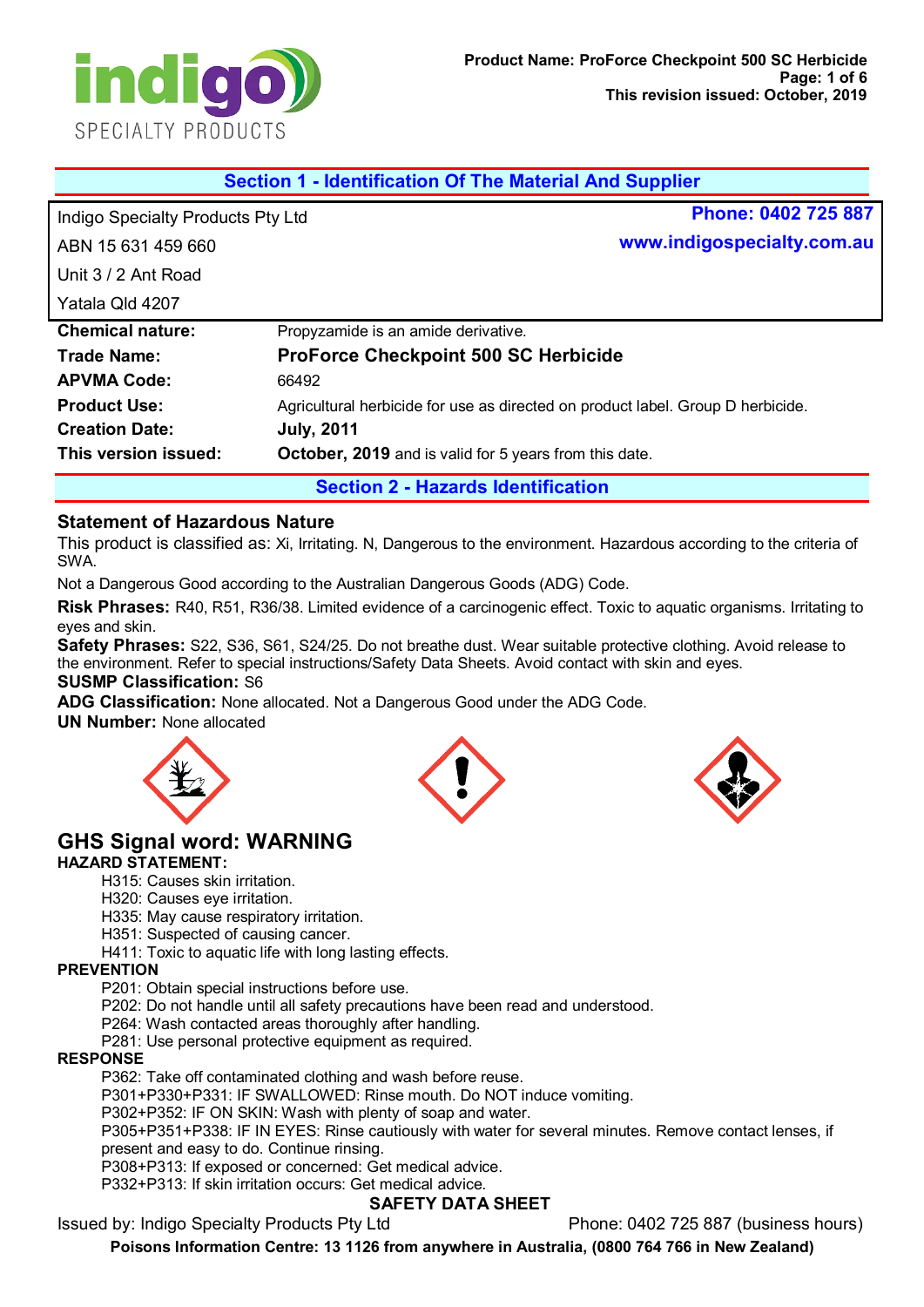

P337+P313: If eye irritation persists: Get medical advice.

P391: Collect spillage.

P370+P378: In case of fire, use carbon dioxide, dry chemical, foam, water fog.

# **STORAGE**

P410: Protect from sunlight.

**DISPOSAL**

P501: Dispose of contents and containers as specified on the registered label.

**Emergency Overview**

**Physical Description & colour:** Light brown coloured liquid.

**Odour:** Mild odour.

Major Health Hazards: Propyzamide is practically nontoxic via ingestion. The reported oral LD<sub>50</sub> values for Propyzamide range from 5620 mg/kg in female rats to 8350 mg/kg in male rats, respectively, and 10,000 mg/kg in dogs. Propyzamide is slightly toxic by skin exposure, with a dermal  $LD_{50}$  of greater than 3160 mg/kg. When applied to the skin of rabbits, it produced slight local irritation, but no systemic intoxication. The 4-hour inhalation  $LC_{50}$  for Propyzamide is greater than 5.0 mg/L, indicating slight toxicity by this route. For this product: limited evidence of a carcinogenic effect, irritating to eyes and skin.

# **Potential Health Effects**

# **Inhalation:**

**Short Term Exposure:** Long term inhalation of high amounts of any nuisance dust may overload lung clearance mechanism. Available data indicates that this product is not harmful. However product may be mildly irritating, although unlikely to cause anything more than mild transient discomfort.

**Long Term Exposure:** No data for health effects associated with long term inhalation.

# **Skin Contact:**

**Short Term Exposure:** Available data indicates that this product is not harmful. It should present no hazards in normal use. However product is a skin irritant. Symptoms may include itchiness and reddening of contacted skin. Other symptoms may also become evident, but all should disappear once exposure has ceased.

**Long Term Exposure:** No data for health effects associated with long term skin exposure.

# **Eye Contact:**

**Short Term Exposure:** This product is an eye irritant. Symptoms may include stinging and reddening of eyes and watering which may become copious. Other symptoms may also become evident. If exposure is brief, symptoms should disappear once exposure has ceased. However, lengthy exposure or delayed treatment may cause permanent damage.

**Long Term Exposure:** No data for health effects associated with long term eye exposure.

# **Ingestion:**

**Short Term Exposure:** Significant oral exposure is considered to be unlikely. However, this product is an oral irritant. Symptoms may include burning sensation and reddening of skin in mouth and throat. Other symptoms may also become evident, but all should disappear once exposure has ceased.

**Long Term Exposure:** No data for health effects associated with long term ingestion.

# **Carcinogen Status:**

**SWA:** Proponamide (propyzamide) is classified by SWA as a Class 3 Carcinogen, possibly carcinogenic to humans. See the SWA website for further details. A web address has not been provided as addresses frequently change. **NTP:** No significant ingredient is classified as carcinogenic by NTP.

**IARC:** No significant ingredient is classified as carcinogenic by IARC.

| <b>Section 3 - Composition/Information On Ingredients</b> |                |         |                                |         |  |
|-----------------------------------------------------------|----------------|---------|--------------------------------|---------|--|
| <b>Ingredients</b>                                        | <b>CAS No</b>  | Conc, % | TWA $(mg/m^3)$ STEL $(mg/m^3)$ |         |  |
| Proponamide (Propyzamide)                                 | 23950-58-5     | 500g/L  | not set                        | not set |  |
| Ethylene glycol                                           | $107 - 21 - 1$ | 42q/L   | 60                             | 120     |  |
| Other non hazardous ingredients                           | secret         | to 100  | not set                        | not set |  |

# **SAFETY DATA SHEET**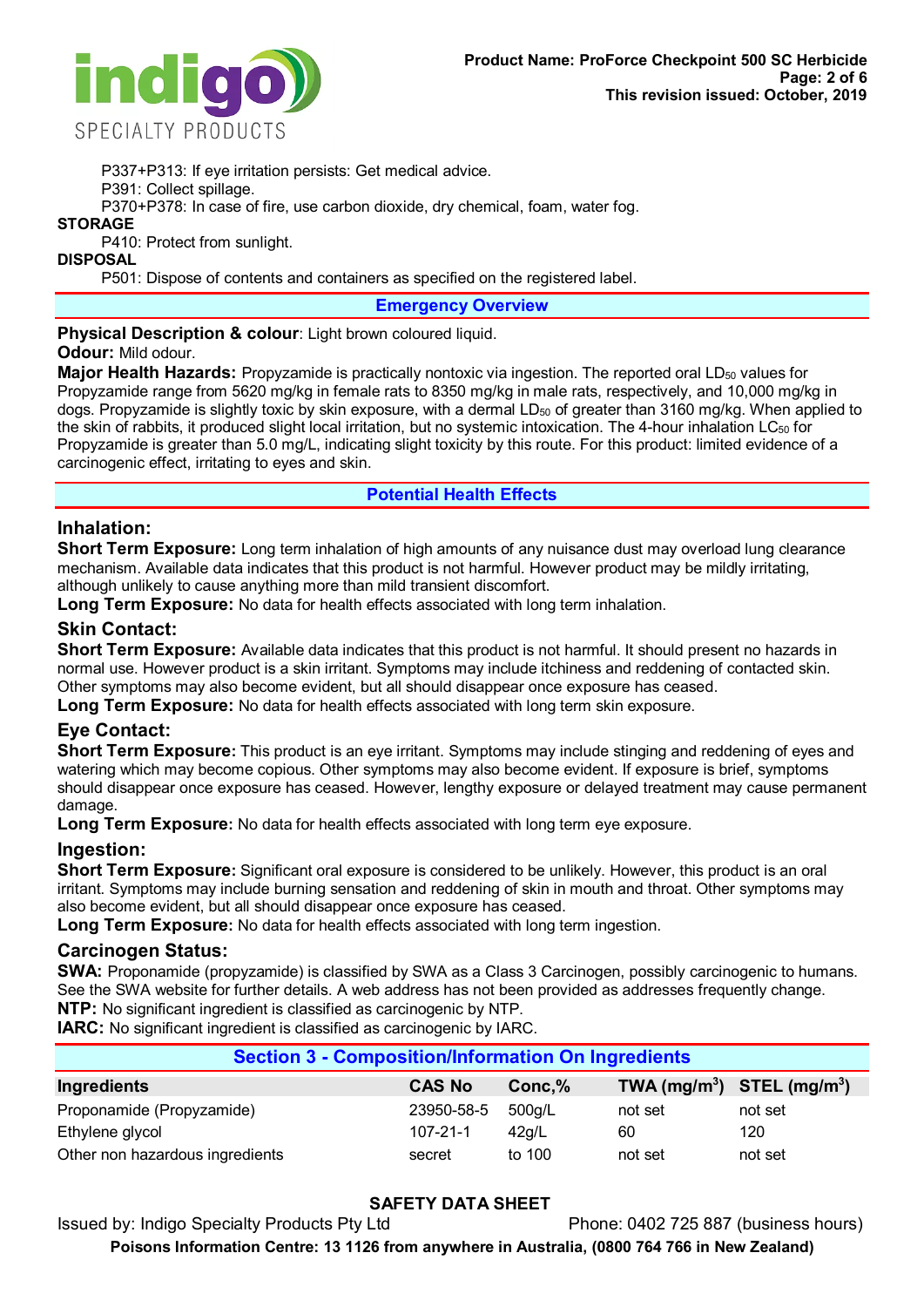

This is a commercial product whose exact ratio of components may vary slightly. Minor quantities of other non hazardous ingredients are also possible.

The SWA TWA exposure value is the average airborne concentration of a particular substance when calculated over a normal 8 hour working day for a 5 day working week. The STEL (Short Term Exposure Limit) is an exposure value that may be equalled (but should not be exceeded) for no longer than 15 minutes and should not be repeated more than 4 times per day. There should be at least 60 minutes between successive exposures at the STEL. The term "peak "is used when the TWA limit, because of the rapid action of the substance, should never be exceeded, even briefly.

## **Section 4 - First Aid Measures**

### **General Information:**

You should call The Poisons Information Centre if you feel that you may have been poisoned, burned or irritated by this product. The number is 13 1126 from anywhere in Australia (0800 764 766 in New Zealand) and is available at all times. Have this SDS with you when you call.

**Inhalation:** No first aid measures normally required. However, if inhalation has occurred, and irritation has developed, remove to fresh air and observe until recovered. If irritation becomes painful or persists more than about 30 minutes, seek medical advice.

**Skin Contact:** Blot or brush away excess material. Wash gently and thoroughly with water (use non-abrasive soap if necessary) for 10 minutes or until chemical is removed. Under running water, remove contaminated clothing, shoes and leather goods (e.g. watchbands and belts). If irritation persists, repeat flushing and obtain medical advice. **Eye Contact:** Quickly and gently blot or brush away product. Immediately flush the contaminated eye(s) with lukewarm, gently flowing water for 20 minutes or until the product is removed, while holding the eyelid(s) open. Take care not to rinse contaminated water into the unaffected eye or onto the face.

**Ingestion:** If swallowed, do NOT induce vomiting. Wash mouth with water and contact a Poisons Information Centre, or call a doctor.

## **Section 5 - Fire Fighting Measures**

**Fire and Explosion Hazards**: There is no risk of an explosion from this product under normal circumstances if it is involved in a fire. Violent steam generation or eruption may occur upon application of direct water stream on hot liquids. This product, if scattered, may form flammable or explosive dust clouds in air.

Fire decomposition products from this product may be toxic if inhaled. Take appropriate protective measures. **Extinguishing Media:** Suitable extinguishing media are carbon dioxide, dry chemical, foam, water fog.

Fire Fighting: If a significant quantity of this product is involved in a fire, call the fire brigade. Do not scatter spilled material with high pressure water jets.

| Will not burn until water component is driven off. |
|----------------------------------------------------|
| No data.                                           |
| No data.                                           |
| No data.                                           |
| No data.                                           |
|                                                    |

#### **Section 6 - Accidental Release Measures**

**Accidental release:** In the event of a major spill, prevent spillage from entering drains or water courses. Wear full protective clothing including eye/face protection. All skin areas should be covered. See below under Personal Protection regarding Australian Standards relating to personal protective equipment. No special recommendations for clothing materials. If there is a significant chance that dusts are likely to build up in cleanup area, we recommend that you use a suitable Dust Mask. Otherwise, not normally necessary.

Stop leak if safe to do so, and contain spill. Sweep up and shovel or collect recoverable product into labelled containers for recycling or salvage, and dispose of promptly. Consider vacuuming if appropriate. Recycle containers wherever possible after careful cleaning. Refer to product label for specific instructions. After spills, wash area preventing runoff from entering drains. If a significant quantity of material enters drains, advise emergency services. Full details regarding disposal of used containers, spillage and unused material may be found on the label. If there is any conflict between this SDS and the label, instructions on the label prevail. Ensure legality of disposal by consulting regulations prior to disposal. Thoroughly launder protective clothing before storage or re-use. Advise laundry of nature of contamination when sending contaminated clothing to laundry.

# **SAFETY DATA SHEET**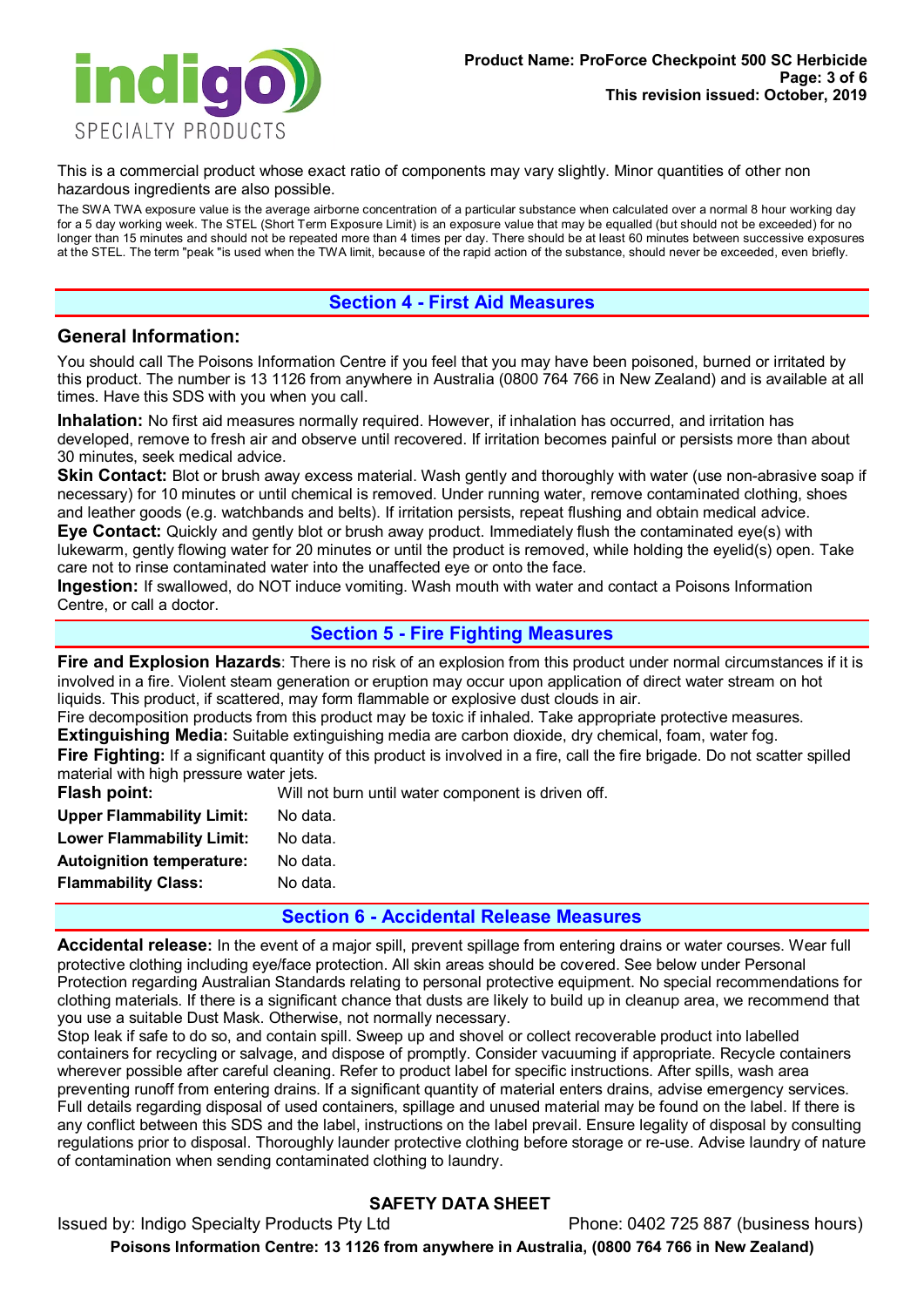

# **Section 7 - Handling And Storage**

**Handling:** Keep exposure to this product to a minimum, and minimise the quantities kept in work areas. Check Section 8 of this SDS for details of personal protective measures, and make sure that those measures are followed. The measures detailed below under "Storage" should be followed during handling in order to minimise risks to persons using the product in the workplace. Also, avoid contact or contamination of product with incompatible materials listed in Section 10.

**Storage:** This product is a Scheduled Poison. Observe all relevant regulations regarding sale, transport and storage of this schedule of poison. Store in the closed original container in a dry, cool, well-ventilated area out of direct sunlight. Make sure that the product does not come into contact with substances listed under "Incompatibilities" in Section 10. Check packaging - there may be further storage instructions on the label.

# **Section 8 - Exposure Controls And Personal Protection**

The following Australian Standards will provide general advice regarding safety clothing and equipment: Respiratory equipment: **AS/NZS 1715**, Protective Gloves: **AS 2161**, Occupational Protective Clothing: AS/NZS 4501 set 2008, Industrial Eye Protection: **AS1336** and **AS/NZS 1337**, Occupational Protective Footwear: **AS/NZS2210**.

| <b>SWA Exposure Limits</b> | TWA (mg/m <sup>3</sup> ) | $STEL$ (mg/m <sup>3</sup> ) |
|----------------------------|--------------------------|-----------------------------|
| Ethylene glycol            | 60                       | 120                         |

No special equipment is usually needed when occasionally handling small quantities. The following instructions are for bulk handling or where regular exposure in an occupational setting occurs without proper containment systems. **Ventilation:** No special ventilation requirements are normally necessary for this product. However make sure that the work environment remains clean and that dusts are minimised.

**Eye Protection:** Protective glasses or goggles should be worn when this product is being used. Failure to protect your eyes may cause them harm. Emergency eye wash facilities are also recommended in an area close to where this product is being used.

**Skin Protection:** Prevent skin contact by wearing impervious gloves, clothes and, preferably, apron. Make sure that all skin areas are covered. See below for suitable material types.

**Protective Material Types:** There is no specific recommendation for any particular protective material type. **Respirator:** If there is a significant chance that vapours or mists are likely to build up in the area where this product is being used, we recommend that you use a respirator. It should be fitted with a suitable cartridge. Otherwise, not normally necessary.

Eyebaths or eyewash stations and safety deluge showers should be provided near to where this product is being used.

#### **Section 9 - Physical And Chemical Properties:**

| <b>Physical Description &amp; colour:</b> | Light brown coloured liquid.              |
|-------------------------------------------|-------------------------------------------|
| Odour:                                    | Mild odour.                               |
| <b>Boiling Point:</b>                     | Approximately 100°C at 100kPa.            |
| <b>Freezing/Melting Point:</b>            | Approximately 0°C.                        |
| <b>Volatiles:</b>                         | Water component.                          |
| <b>Vapour Pressure:</b>                   | 2.37 kPa at 20°C (water vapour pressure). |
| <b>Specific Gravity:</b>                  | 1.14-1.20 at $20^{\circ}$ C               |
| <b>Water Solubility:</b>                  | Forms stable suspension.                  |
| pH:                                       | No data. pH about neutral.                |
| <b>Volatility:</b>                        | No data.                                  |
| <b>Odour Threshold:</b>                   | No data.                                  |
| <b>Evaporation Rate:</b>                  | No data.                                  |
| <b>Coeff Oil/water distribution:</b>      | No data                                   |
| <b>Autoignition temp:</b>                 | No data.                                  |

#### **Section 10 - Stability And Reactivity**

**Reactivity:** This product is unlikely to react or decompose under normal storage conditions. However, if you have any doubts, contact the supplier for advice on shelf life properties.

# **SAFETY DATA SHEET**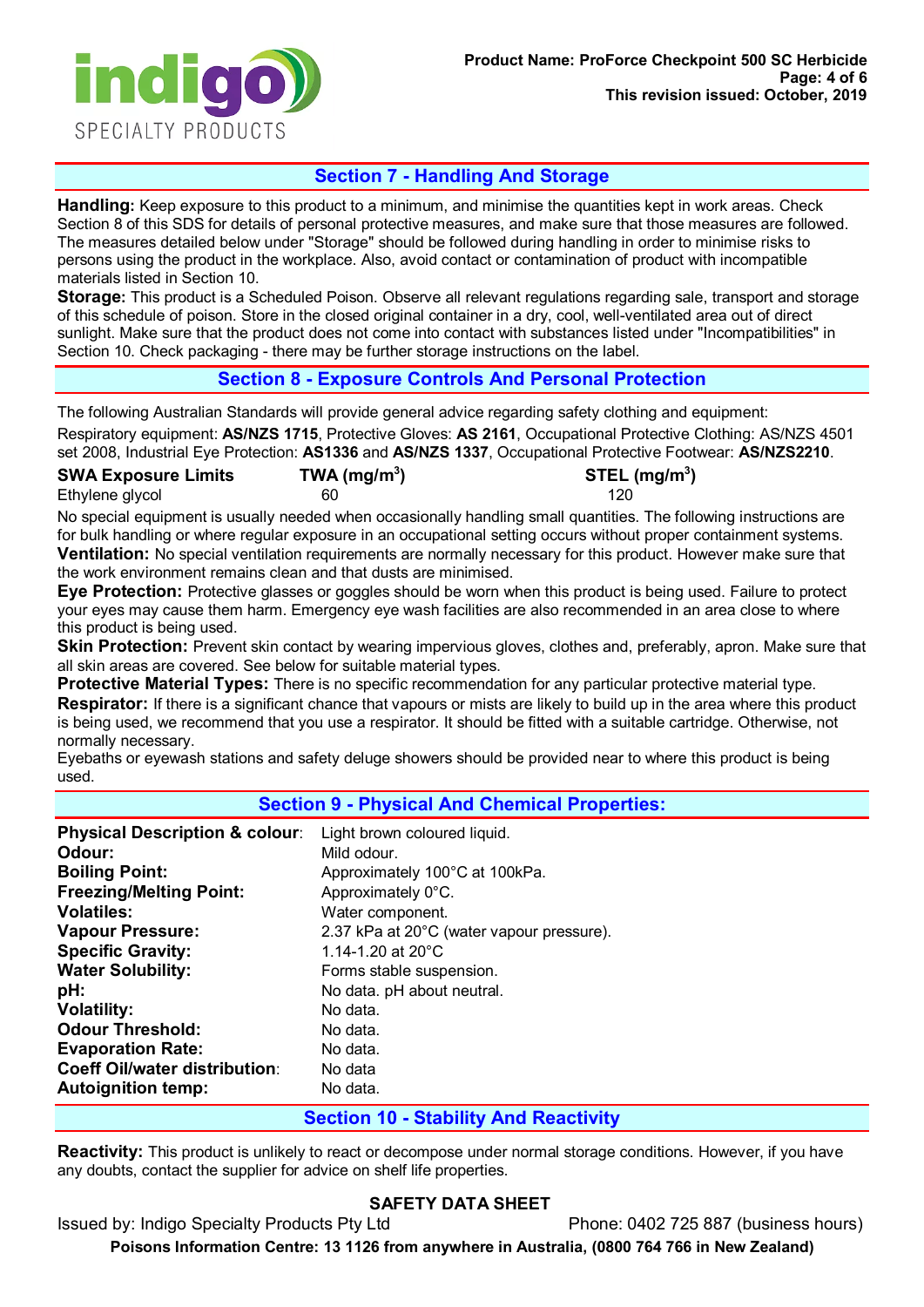

**Conditions to Avoid:** Store in the closed original container in a dry, cool, well-ventilated area out of direct sunlight. **Incompatibilities:** strong acids, strong bases, strong oxidising agents.

**Fire Decomposition:** Carbon dioxide, and if combustion is incomplete, carbon monoxide and smoke. Nitrogen and its compounds, and under some circumstances, oxides of nitrogen. Occasionally hydrogen cyanide gas in reducing atmospheres. Hydrogen chloride gas, other compounds of chlorine. Water. Carbon monoxide poisoning produces headache, weakness, nausea, dizziness, confusion, dimness of vision, disturbance of judgment, and unconsciousness followed by coma and death.

**Polymerisation:** This product will not undergo polymerisation reactions.

# **Section 11 - Toxicological Information**

**Toxicity: Acute toxicity:** Propyzamide is practically nontoxic via ingestion. The reported oral LD<sub>50</sub> values for Propyzamide range from 5620 mg/kg in female rats to 8350 mg/kg in male rats, respectively, and 10,000 mg/kg in dogs. Propyzamide is slightly toxic by skin exposure, with a dermal LD<sub>50</sub> of greater than 3160 mg/kg. When applied to the skin of rabbits, it produced slight local irritation, but no systemic intoxication. The 4-hour inhalation LC<sub>50</sub> for Propyzamide is greater than 5.0 mg/L, indicating slight toxicity by this route.

**Chronic toxicity:** When dogs were fed a diet containing Propyzamide for 3 months, decreases in weight gain and food consumption, changes in blood chemistry, and increased liver weights were observed at doses of 15 mg/kg/day. In a study in rats over 3 months, similar effects were seen at doses of over 10 mg/kg/day, and changes in thyroid, adrenal, and pituitary function were observed at 50 mg/kg/day. In a 2-year feeding study in dogs, the addition of Propyzamide to the diet at doses of 0.75, 2.5, or 7.5 mg/kg/day caused no adverse health effects at any of the doses tested.

**Reproductive effects:** When pregnant rabbits were given doses of 5, 20, or 80 mg/kg/day during days 7 to 19 of gestation (18 rabbits per dose), no effects on development or reproduction were observed at or below the 20 mg/kg dose. At 80 mg/kg, there was an increased incidence of liver lesions, one maternal death, five abortions, and a decrease in maternal and offspring weight gain. In a three-generation rat reproduction study, no effects on reproduction were observed at 300 ppm (15 mg/kg/day), the highest dose tested. It is unlikely that Propyzamide will have reproductive effects except at doses high enough to cause maternal toxicity.

**Teratogenic effects:** No teratogenic effects were found when doses as high as 15 mg/kg/day were administered to pregnant rabbits. This evidence suggests Propyzamide is not teratogenic.

**Mutagenic effects:** Mutagenicity tests on bacteria, mammalian cell cultures, and live animals have been negative. It appears Propyzamide is not mutagenic.

**Carcinogenic effects:** Propyzamide caused liver tumours in mice after 2 years at doses of 10 mg/kg/day and above. In rats, doses of 50 mg/kg/day and above produced changes in ovary and liver structure and function, as well as thyroid and testicular effects. These data suggest that Propyzamide may have carcinogenic activity at sufficient doses.

**Organ toxicity:** Target organs identified in animal studies include the liver, thyroid, and adrenal and pituitary glands. **Fate in humans and animals:** Propyzamide is not readily absorbed into the bloodstream from the gastrointestinal tracts of rats and cows. After oral doses of a formulated product to rats, 54% and 0.6% of the unmetabolized Propyzamide was recovered in faeces and urine, respectively. Unmetabolized Propyzamide did not appear in the urine of a cow treated orally with the formulated product. Traces of Propyzamide were found in the milk of cows given feed that contained 5 ppm doses of a Propyzamide formulation. Propyzamide has a low potential for bioaccumulation in animal tissues.

# **Section 12 - Ecological Information**

This product is toxic to aquatic organisms.

**Effects on birds:** Propyzamide is practically nontoxic to birds. The oral LD<sub>50</sub> for Propyzamide in Japanese quail is 8700 mg/kg, and greater than 14,000 mg/kg in mallard ducks.

**Effects on aquatic organisms:** Propyzamide is practically nontoxic to warm water fish and slightly toxic to cold water fish. The 96-hour LC<sub>50</sub> for Propyzamide is 100 mg/L in bluegill sunfish, 72 mg/L in rainbow trout, 350 mg/L in goldfish, 204 mg/L in harlequin fish, and 150 mg/L in guppies. The 48-hour LC50 for *Daphnia magna* is greater than 5.6 mg/L. Propyzamide may be harmful to aquatic invertebrates.

**Effects on other organisms:** Propyzamide is nontoxic to honey bees. **Environmental Fate:** 

# **SAFETY DATA SHEET**